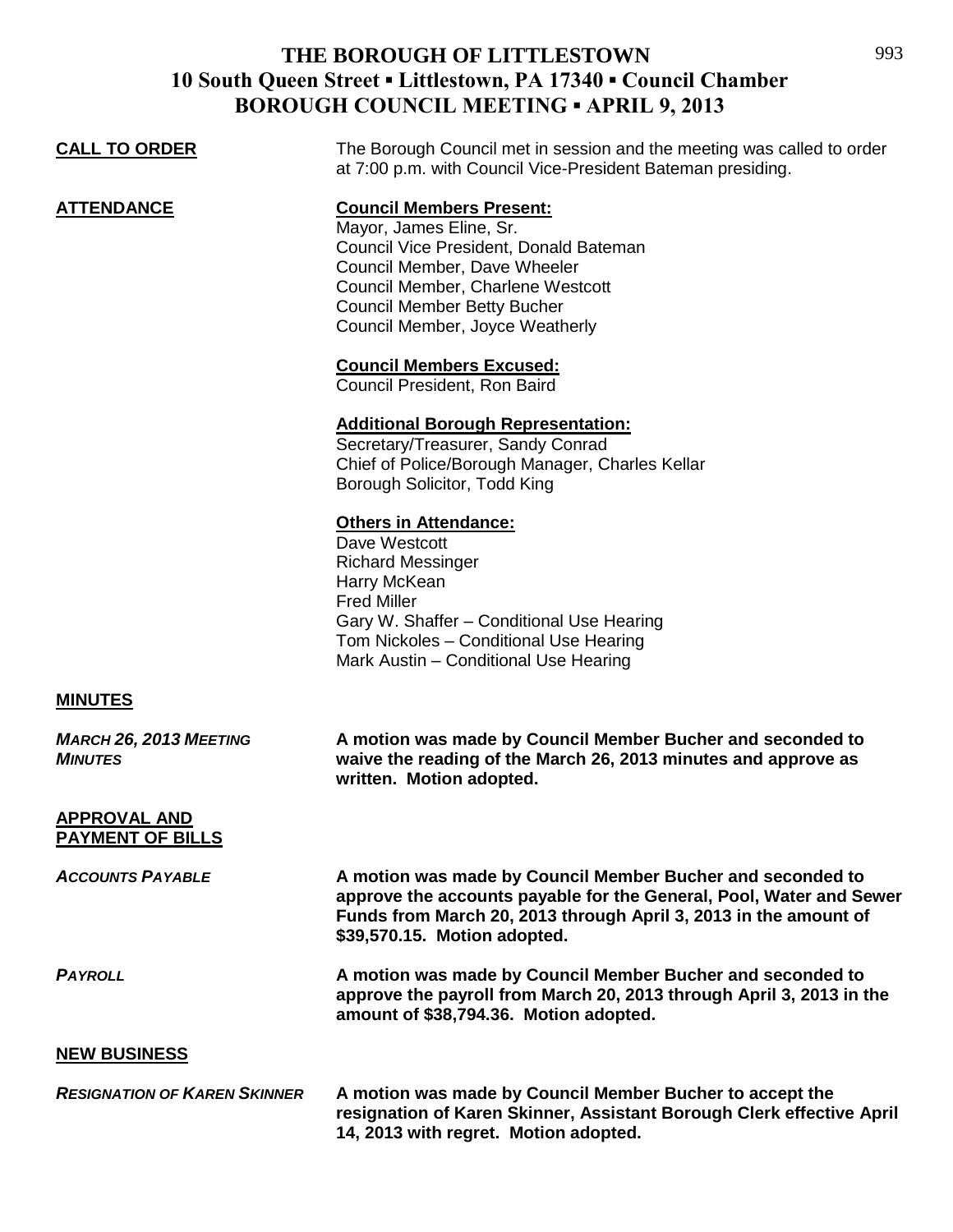## **THE BOROUGH OF LITTLESTOWN 10 South Queen Street ▪ Littlestown, PA 17340 ▪ Council Chamber BOROUGH COUNCIL MEETING ▪ APRIL 9, 2013**

### **REPORTS**

| <b>Mayor</b>                   | The Mayor reported that he had nothing to report.                                                                                                                                                                                                                                                                                                                                                                                                                                                                                                                                                                                                                                                                                                                                               |
|--------------------------------|-------------------------------------------------------------------------------------------------------------------------------------------------------------------------------------------------------------------------------------------------------------------------------------------------------------------------------------------------------------------------------------------------------------------------------------------------------------------------------------------------------------------------------------------------------------------------------------------------------------------------------------------------------------------------------------------------------------------------------------------------------------------------------------------------|
| <b>Chief of Police</b>         | Chief Kellar reported the following items:<br>The police car was back in the shop for repairs.<br>$\bullet$<br>One police car has been located for leasing. Once another is<br>$\bullet$<br>located Council will receive the lease quotes.<br>The officers are currently going through re-certifications and<br>$\bullet$<br>qualifications for fire arms.                                                                                                                                                                                                                                                                                                                                                                                                                                      |
| <b>Borough Manager</b>         | Borough Manager Kellar updated Council on the following items:<br>• The Waste Water Treatment Plant Project is coming along at this<br>time without any major issues.<br>Bills were submitted for payments however Pennvest had a black-<br>$\bullet$<br>out so the bills that were submitted will need to be paid out of the<br>short term loan.<br>The Public Works Crew is in the process of street cleaning.<br>٠<br>The fences at the community park ball fields are being repaired and<br>$\bullet$<br>cleaned up.<br>The sewer line for Royal Farms will now be tied into South<br>$\bullet$<br>Columbus Avenue and not 194. This will actually be an advantage<br>to the Borough because if repairs need to be done to that line the<br>Borough will not have to dig up a state street. |
| <b>Borough Engineer</b>        | The Borough Engineer was not present but did submit a written report to<br>the Borough Council.                                                                                                                                                                                                                                                                                                                                                                                                                                                                                                                                                                                                                                                                                                 |
| <b>REPORTS OF BOARDS</b>       |                                                                                                                                                                                                                                                                                                                                                                                                                                                                                                                                                                                                                                                                                                                                                                                                 |
| <u>ADJOURN</u>                 | Council Vice-President Bateman adjourned the meeting of the Littlestown<br>Borough Council at 7:14pm.                                                                                                                                                                                                                                                                                                                                                                                                                                                                                                                                                                                                                                                                                           |
| <b>CONDITIONAL USE HEARING</b> |                                                                                                                                                                                                                                                                                                                                                                                                                                                                                                                                                                                                                                                                                                                                                                                                 |
| <b>MARK AUSTIN</b>             | Borough Solicitor King called the Conditional Use Hearing to order at<br>7:30pm.                                                                                                                                                                                                                                                                                                                                                                                                                                                                                                                                                                                                                                                                                                                |
|                                | Solicitor King stated that the Conditional Use Hearing was for the property<br>located at 27 West King Street. The applicant Mark Austin is seeking to<br>convert the current property into seven conversion apartments. Solicitor<br>King stated that the Conditional Use Hearing has been properly advertised<br>according to the Municipal Planning Code.                                                                                                                                                                                                                                                                                                                                                                                                                                    |
|                                | At this time the stenographer swore in the applicant and his witnesses.<br>Testimony was taking by the applicant and his witnesses with the<br>stenographer recording such testimony.                                                                                                                                                                                                                                                                                                                                                                                                                                                                                                                                                                                                           |